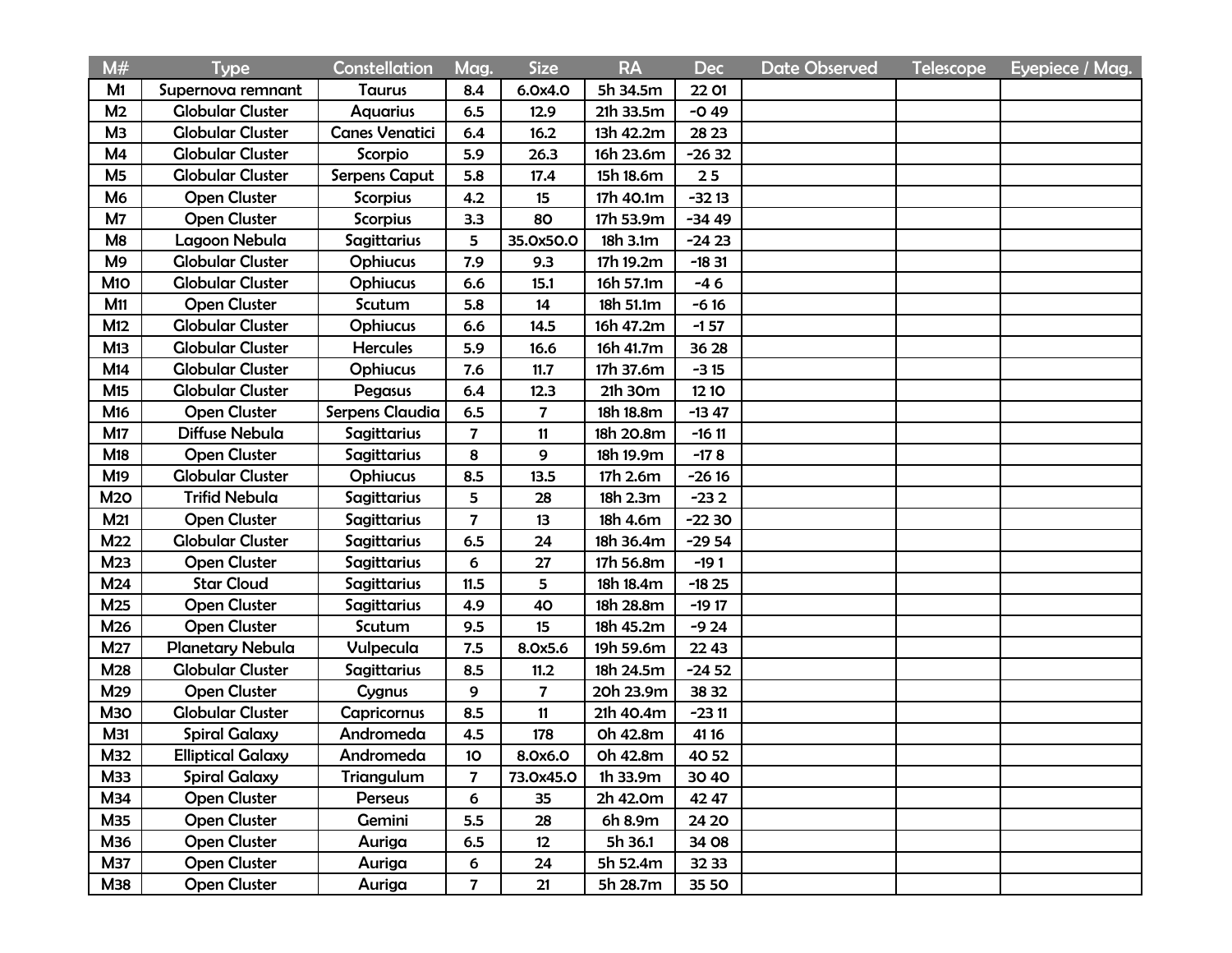| M#              | <b>Type</b>              | Constellation         | Mag.                    | <b>Size</b> | <b>RA</b> | <b>Dec</b>  | <b>Date Observed</b> | <b>Telescope</b> | Eyepiece / Mag. |
|-----------------|--------------------------|-----------------------|-------------------------|-------------|-----------|-------------|----------------------|------------------|-----------------|
| M39             | <b>Open Cluster</b>      | Cygnus                | 5.5                     | 32          | 21h 32.2m | 48 26       |                      |                  |                 |
| <b>M40</b>      | Double Star              | <b>Ursa Major</b>     | 9                       | 0.8         | 12h 20.0m | 58 22       |                      |                  |                 |
| M41             | <b>Open Cluster</b>      | <b>Canis Major</b>    | 5                       | 38          | 6h 47.0m  | $-2044$     |                      |                  |                 |
| M42             | Diffuse Nebula           | Orion                 | 5                       | 85.0x60.0   | 5h 35.3m  | $-523$      |                      |                  |                 |
| M43             | Diffuse Nebula           | Orion                 | $\overline{\mathbf{z}}$ | 20.0x15.0   | 5h 35.5m  | $-516$      |                      |                  |                 |
| M44             | <b>Open Cluster</b>      | Cancer                | 4                       | 95          | 8h 40.1m  | 19 59       |                      |                  |                 |
| M45             | <b>Open Cluster</b>      | Taurus                | 1.4                     | <b>110</b>  | 3h 47.0m  | 24 07       |                      |                  |                 |
| M46             | <b>Open Cluster</b>      | <b>Puppis</b>         | 6.5                     | 27          | 7h 41.8m  | $-1449$     |                      |                  |                 |
| M47             | <b>Open Cluster</b>      | <b>Puppis</b>         | 4.5                     | 30          | 7h 36.6m  | $-1430$     |                      |                  |                 |
| M48             | <b>Open Cluster</b>      | Hydra                 | 5.5                     | 54          | 8h 13.8m  | $-548$      |                      |                  |                 |
| M49             | <b>Elliptical Galaxy</b> | Virgo                 | 10                      | 9.0x7.5     | 12h 29.8m | 81          |                      |                  |                 |
| M <sub>50</sub> | <b>Open Cluster</b>      | Monocerus             | $\overline{7}$          | 16          | 7h 3.2m   | $-820$      |                      |                  |                 |
| <b>M51</b>      | <b>Spiral Galaxy</b>     | Ursa Major            | 8                       | 11.0x7.0    | 13h 30.0m | 47 11       |                      |                  |                 |
| <b>M52</b>      | <b>Open Cluster</b>      | Cassiopea             | 8                       | 13          | 23h 24.2m | 61 35       |                      |                  |                 |
| M53             | <b>Globular Cluster</b>  | <b>Coma Berenices</b> | 8.5                     | 12.6        | 13h 12.9m | <b>1810</b> |                      |                  |                 |
| M54             | <b>Globular Cluster</b>  | <b>Sagittarius</b>    | 8.5                     | 9.1         | 18h 55.1m | $-3029$     |                      |                  |                 |
| M55             | <b>Globular Cluster</b>  | Sagittarius           | $\overline{7}$          | 19          | 19h 40.0m | $-30.58$    |                      |                  |                 |
| M56             | <b>Globular Cluster</b>  | Lyra                  | 9.5                     | 7.1         | 19h 16.6m | 3011        |                      |                  |                 |
| <b>M57</b>      | Planetary Nebula         | Lyra                  | 9.5                     | 1.4x1.0     | 18h 53.6m | 33 2        |                      |                  |                 |
| M28             | <b>Spiral Galaxy</b>     | Virgo                 | 11                      | 5.5x4.5     | 12h 37.8m | 1150        |                      |                  |                 |
| M59             | <b>Elliptical Galaxy</b> | Virgo                 | 11.5                    | 5.0x3.5     | 12h 42.1m | 11 39       |                      |                  |                 |
| <b>M60</b>      | <b>Elliptical Galaxy</b> | Virgo                 | 10.5                    | 7.0x6.0     | 12h 43.7m | 11 34       |                      |                  |                 |
| M61             | <b>Spiral Galaxy</b>     | Virgo                 | 10.5                    | 6.0x5.5     | 12h 22.0m | 4 2 9       |                      |                  |                 |
| M62             | <b>Globular Cluster</b>  | <b>Ophiucus</b>       | 8                       | 14.1        | 17h 1.2m  | $-307$      |                      |                  |                 |
| M63             | <b>Spiral Galaxy</b>     | <b>Canes Venatici</b> | 8.5                     | 10.0x6.0    | 13h 15.8m | 422         |                      |                  |                 |
| M64             | <b>Spiral Galaxy</b>     | <b>Coma Berenices</b> | 9                       | 9.3x5.4     | 12h 56.7m | 21 41       |                      |                  |                 |
| M65             | <b>Spiral Galaxy</b>     | Leo                   | 10.5                    | 8.0x1.5     | 11h 18.9m | 136         |                      |                  |                 |
| M66             | <b>Spiral Galaxy</b>     | Leo                   | 10                      | 8.0x2.5     | 11h 20.2m | 13 O        |                      |                  |                 |
| <b>M67</b>      | <b>Open Cluster</b>      | Cancer                | 7.5                     | 30          | 8h 50.4m  | 11 49       |                      |                  |                 |
| <b>M68</b>      | <b>Globular Cluster</b>  | Hydra                 | 9                       | 12          | 12h 39.5m | $-2645$     |                      |                  |                 |
| M69             | <b>Globular Cluster</b>  | Sagittarius           | 9                       | 7.1         | 18h 34.4m | $-32.21$    |                      |                  |                 |
| M70             | <b>Globular Cluster</b>  | Sagittarius           | 9                       | 7.8         | 18h 43.2m | $-3218$     |                      |                  |                 |
| M71             | <b>Globular Cluster</b>  | Sagitta               | 8.5                     | 7.2         | 19h 53.8m | 1847        |                      |                  |                 |
| M72             | <b>Globular Cluster</b>  | <b>Aquarius</b>       | 10                      | 5.9         | 20h 53.5m | $-1232$     |                      |                  |                 |
| <b>M73</b>      | Group/Asterism           | <b>Aquarius</b>       | 9                       | 2.8         | 20h 59.0m | $-123$      |                      |                  |                 |
| M74             | <b>Spiral Galaxy</b>     | <b>Pisces</b>         | 10.5                    | 10.2x9.5    | 1h 36.6m  | 15 48       |                      |                  |                 |
| <b>M75</b>      | <b>Globular Cluster</b>  | Sagittarius           | 9.5                     | 6           | 20h 6.1m  | $-2155$     |                      |                  |                 |
| <b>M76</b>      | <b>Planetary Nebula</b>  | Perseus               | 12                      | 2.7x1.8     | 1h 42.4m  | 51 34       |                      |                  |                 |